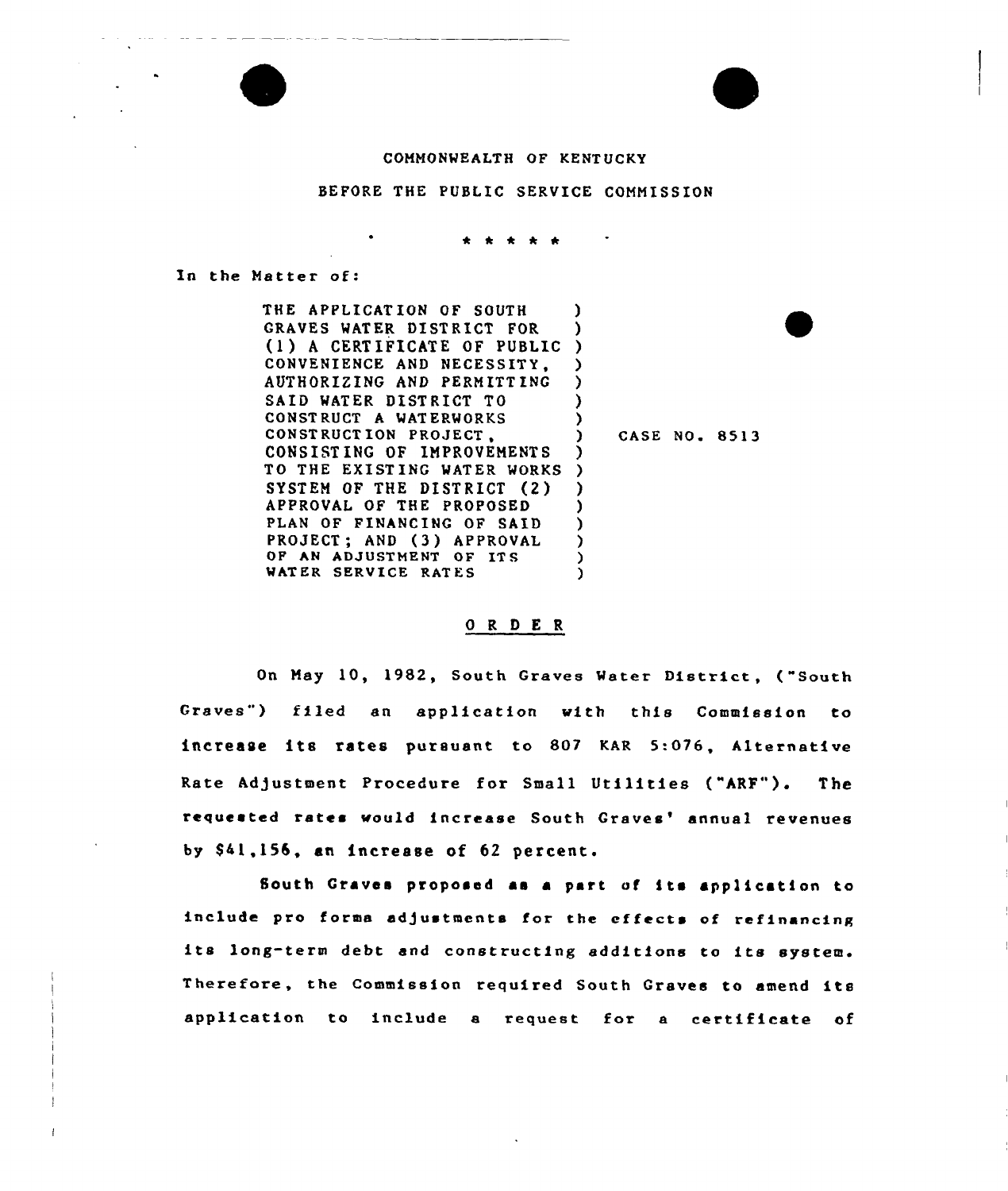convenience and necessity and approval of the related financing.

In adopting the ARF procedure for small utilities, the Commission recognized the high costs associated with rata applications before it and initiated the simplified procedure in order to alleviate the financial burden of acquiring legal counsel and rate consultants. The Commission anticipated that in most cases a hearing would not be required and that the evidence of record would consist of the annual reports on file with the Commission, information submitted in the application form, and responses to information requests.

In this case, South Graves' amended application, which includes <sup>a</sup> request for <sup>a</sup> certificate of convenience end necessity and approval of financing, is beyond the scope of the proceduxes established in 807 KAR 5:076. Therefore, the Commission has processed this application under the general rate case procedure.

South Craves is seeking approval of the financing and certification of the construction of a \$125,000 waterworks pro)ect for improvements to the existing waterworks system, as set out more specifically in the summary to this Order.

This project will be financed through a \$71,000 loan and a \$54,000 grant from Farmers Home Administration ("FmHA") <sup>~</sup> The loan repayment period is to be 40 years at an interest rate of 5 percent per annum. Furthermore, due to South Graves' failure to repay the principal on its outstanding indebtedness, it has become necessary to

 $-2-$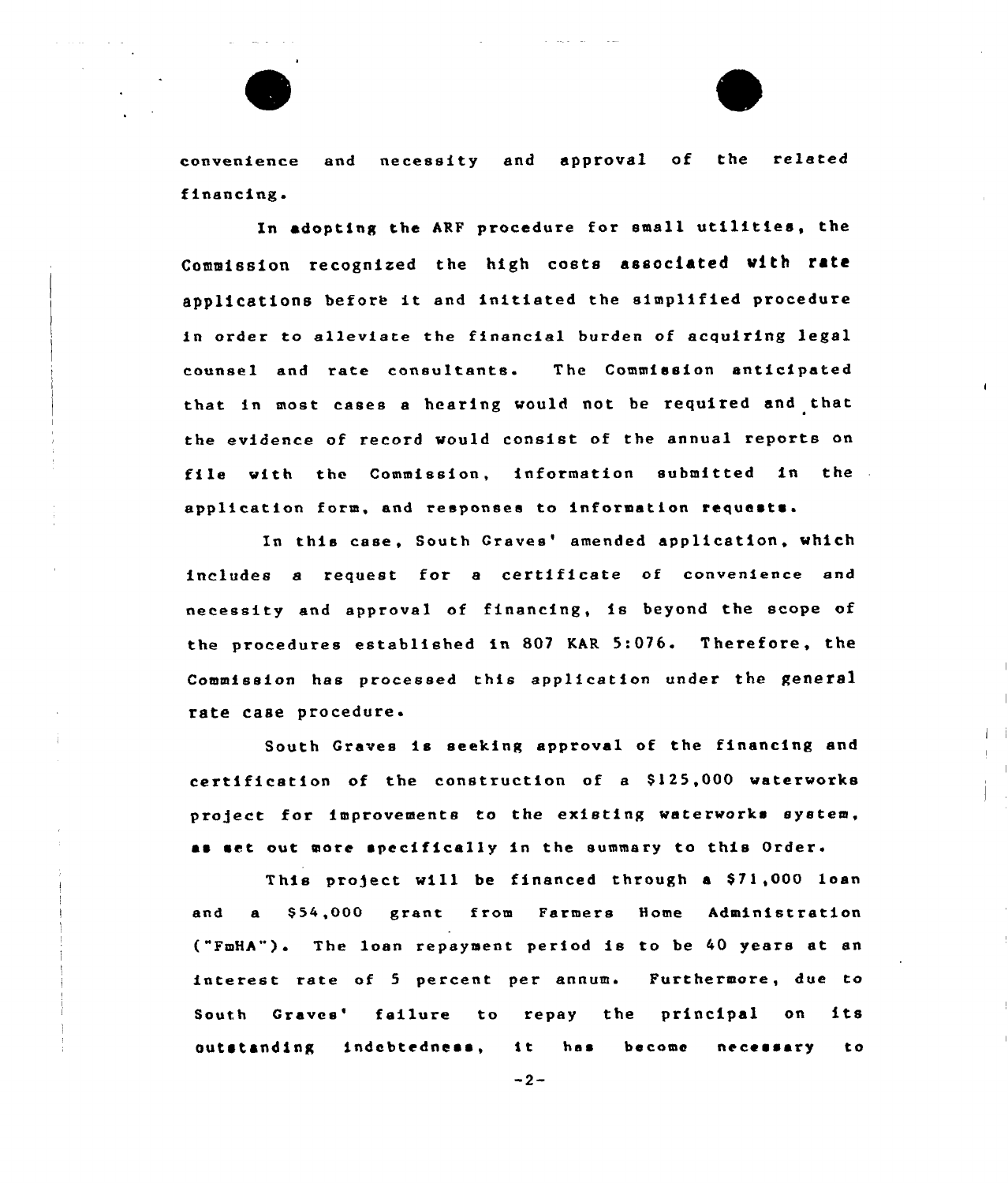refinance all outstanding debt. FmHA has agreed to refinance the bonds of 1970 and 1972 at their original interest rates of <sup>4</sup> 3/4 percent and <sup>5</sup> percent, respectively. However, the 1970 bonci issue of S635,000 will be refinanced in the principal amount of \$724,000 which includes outstanding principal and the interest in arrears. The 1972 bond issue of \$ 40,000 will be refinanced in the principal amount of \$ 42,500 which is calculated in the same manner as the 1970 issue

South Graves is currently serving 60S customers in Graves County, Kentucky. Approximately 20 customers have had low pressure problems since the system was approved for construction in 1969. The construction of the pumping station and additional line will increase pressure to these customers, bringing them within the requirements of KRS 5:066, Section 6(1). It will also provide greater quantities of water needed to serve future additional customers in this area.

<sup>A</sup> public hearing in this matter was held January 13, 1983. There were no intervenors and no protests were entered.

## COMMENTARY

South Graves is a nonprofit water distribution system organized and existing under the laws of the Commonwealth of Kentucky and serving approximately 605 customers in Craves County, Kentucky'

 $-3-$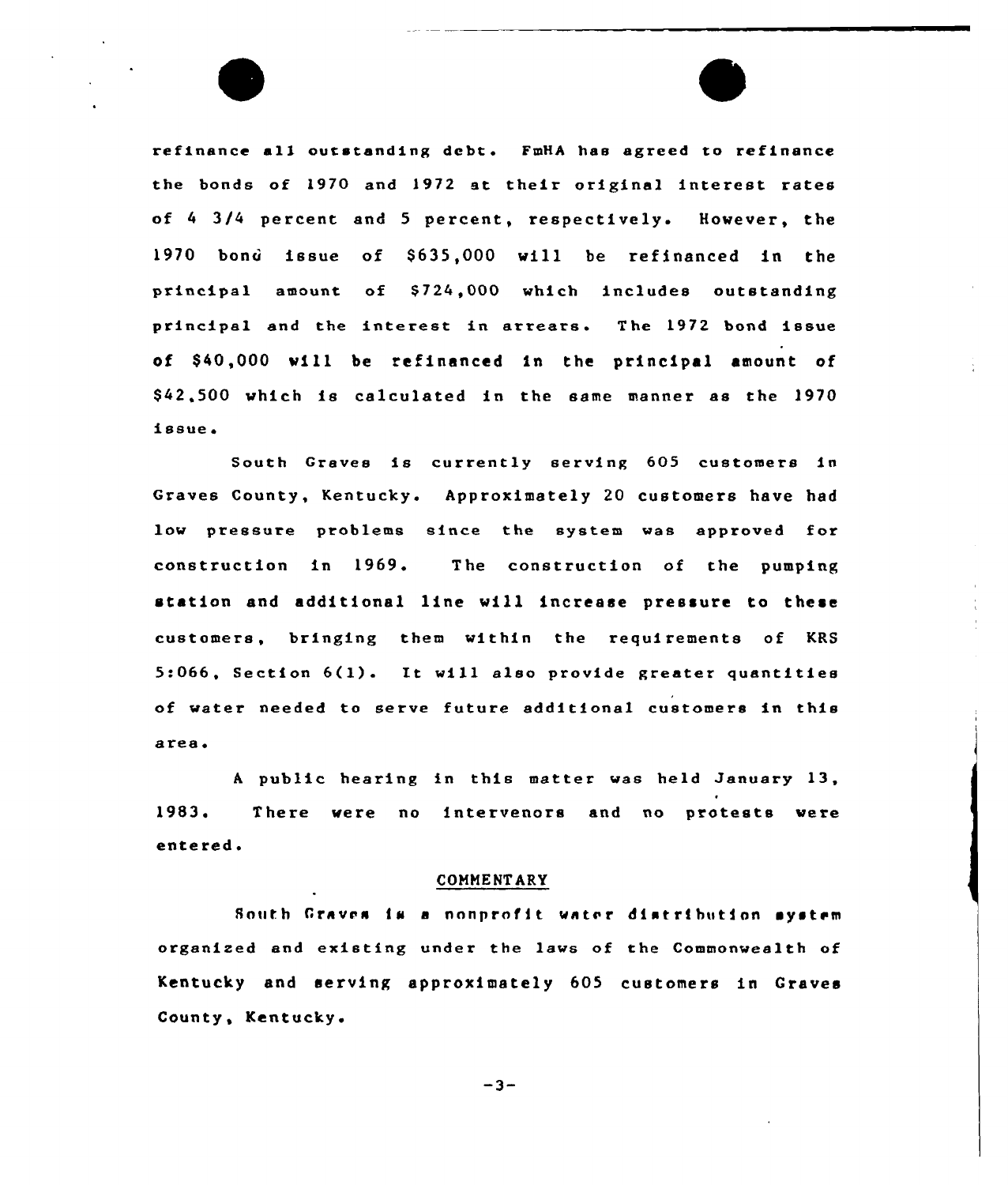## TRST PERIOD

The Commission has adopted the 12-month period ending December 31, 1981, as the test period for determining the reasonableness of the proposed rates. In utilizing the historical test period, the Commission has given full consideration to known and measurable changes found reasonable

### REVENUES AND EXPENSES

South Graves proposed several adjustments to revenues and expenses as reflected in its original application. The Commission is of the opinion that the proposed adjustments are generally proper and acceptable for rate-making purposes with the following modifications:

# Electric Expense

South Graves reported actual test-period electric expense of  $$4,522$ . In order to assess the accuracy of the reported level of expense, as well as to determine the adjusted electric expense, the Commission requested and South Graves has supplied copies of its test period electric bills from Nest Kentucky RECC. The total of the bills submitted reflects electric expense of \$4,507 for the test period.

South Graves proposed an adjustment to increase its electric expense by \$812. This adjustment is comprised of 2  $e$ eparate parts, a  $10$  percent estimated increase in electric expense based upon historical experience, and an increase of S360 to reflect the electric usage of the new pressure pumping station.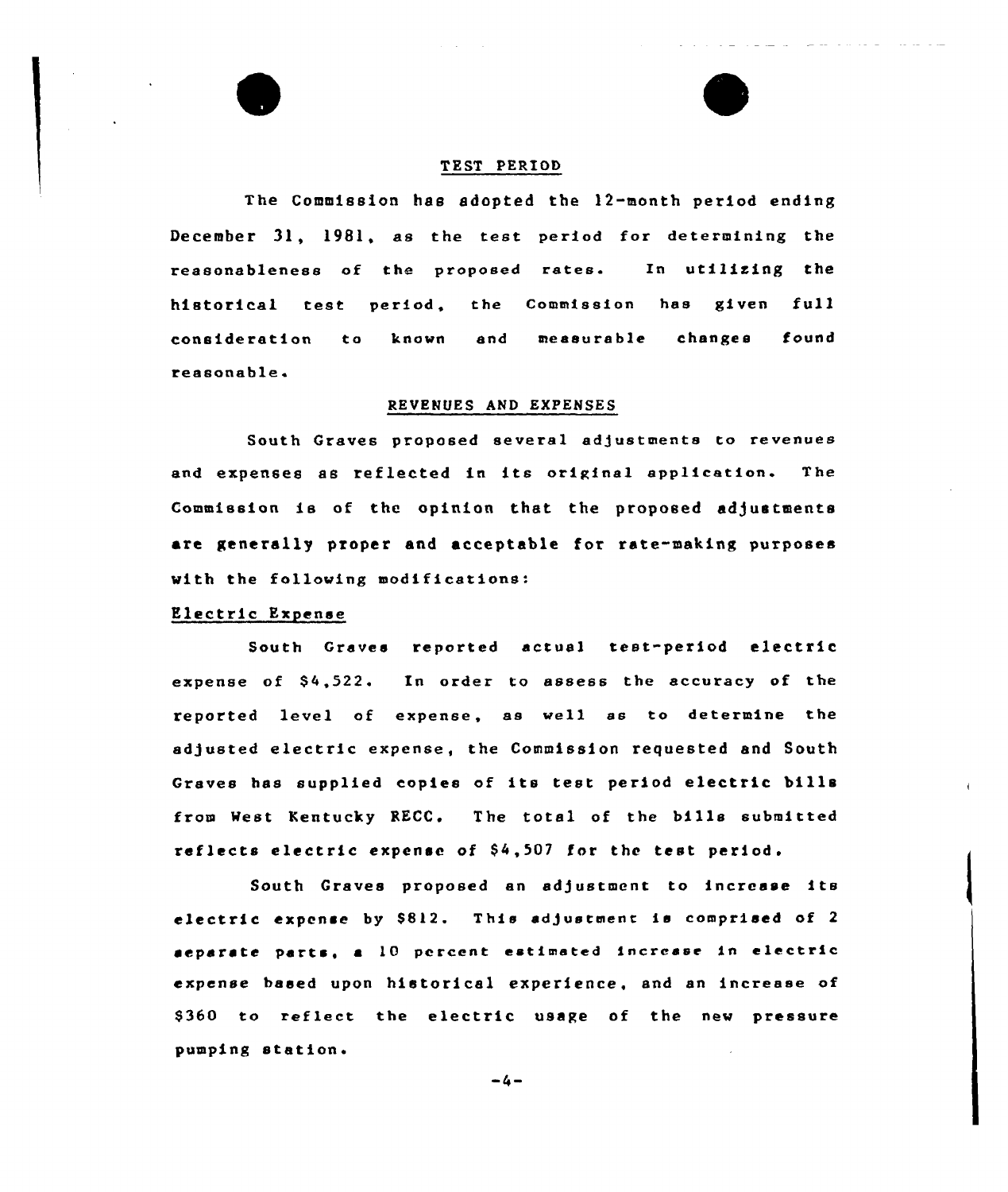The Commission has a well-established policy of allowing only those changes which are known and measurable in determining a utility's pro forma level of expense. South Graves did not supply any information concerning an increase in rates by its electric supplier or an increase in electrical usage in support of its proposed adjustment. The Commission finds that the portion of South Graves' proposed electric adjustment relating to the 10 percent increase is neither known nor measurable end has disallowed it herein.

In its original applicetion South Graves estimated that the electric usage of the pressure pumping station would be S360 annually. However, in its reply to Item <sup>3</sup> of the Commission's Order of June 25, 1983, South Graves provided a new calculation of the adjustment which reflected a cost of \$ 287 annually. The Commission has reviewed the updated figure supplied by South Graves end concurs with the projected expense based on the revised calculation. Therefore, the Commission will allow an adjustment of 8287 to reflect the electric usage of the pumping station. The adjustment results in electric expense of S4,794 allowed herein for rate-making purposes.

## Chemicals

South Graves' operating statement for 1981 reflected \$ 3,620 of chemicals expense, a 42 percent increase over the expense iacurred for the previous 12-month period. Upon questioning at the hearing, South Graves provided an analysis of the activity in the chemicals account for the test period

 $-5-$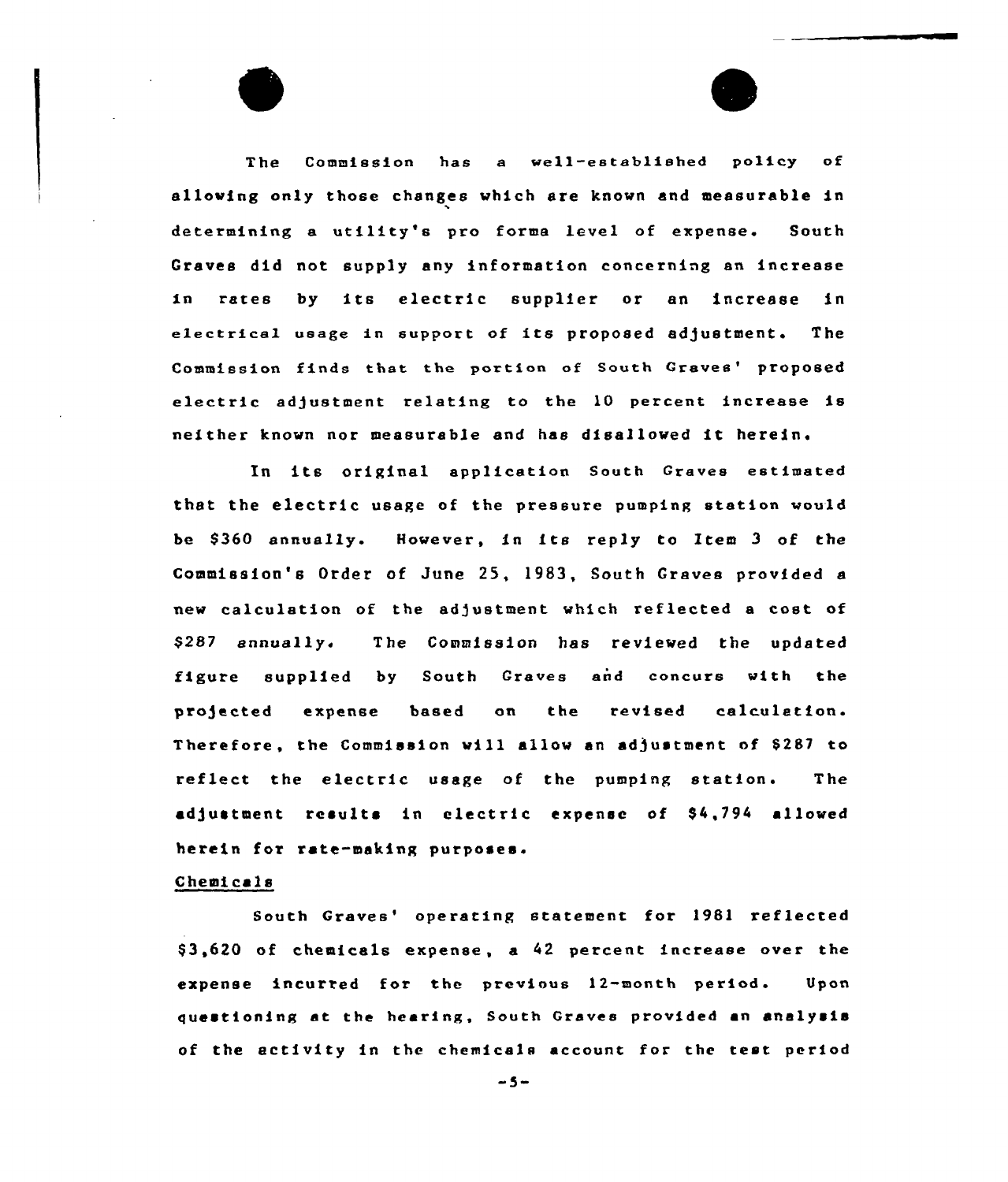and the 12-month period preceding the test period. This analysis revealed that late in the test period South Graves made several purchases of chemicals. Because of the timing of these purchases, the Commission is of the opinion that the chemicals purchased were actually in inventory at the end of the test period and not <sup>a</sup> legitimate expense of the test period under accrual accounting methodology. Therefore, the Commission has reduced the test year chemicals expense by \$458 to exclude a reasonable amount of chemicals which should be charged to inventory in accordance with the Uniform System of Accounts for Water

Commission has determined the allowed chemicals expense by removing the purchases made at the end of the test period from the total purchases made during the test year and applied the most recent chemical prices from the invoices supplied to the allowed purchases.

# Expenses Related to New Meters

During the test period South Graves capitalised nine new meters at a cost of \$1,032. Following questioning at the hearing, South Graves performed an investigation to check the accuracy of the capitalized coats. Through this investigation it was determined that 12 new meters were installed and the labor costs involved in the installation were not capitalized. The total meter costs for 1981 which should have been capitalized were \$3,260. Therefore, the Commission has eliminated \$2,228 from Maintenance of Meters, Account 653, which represents costs charged to this account

 $-6-$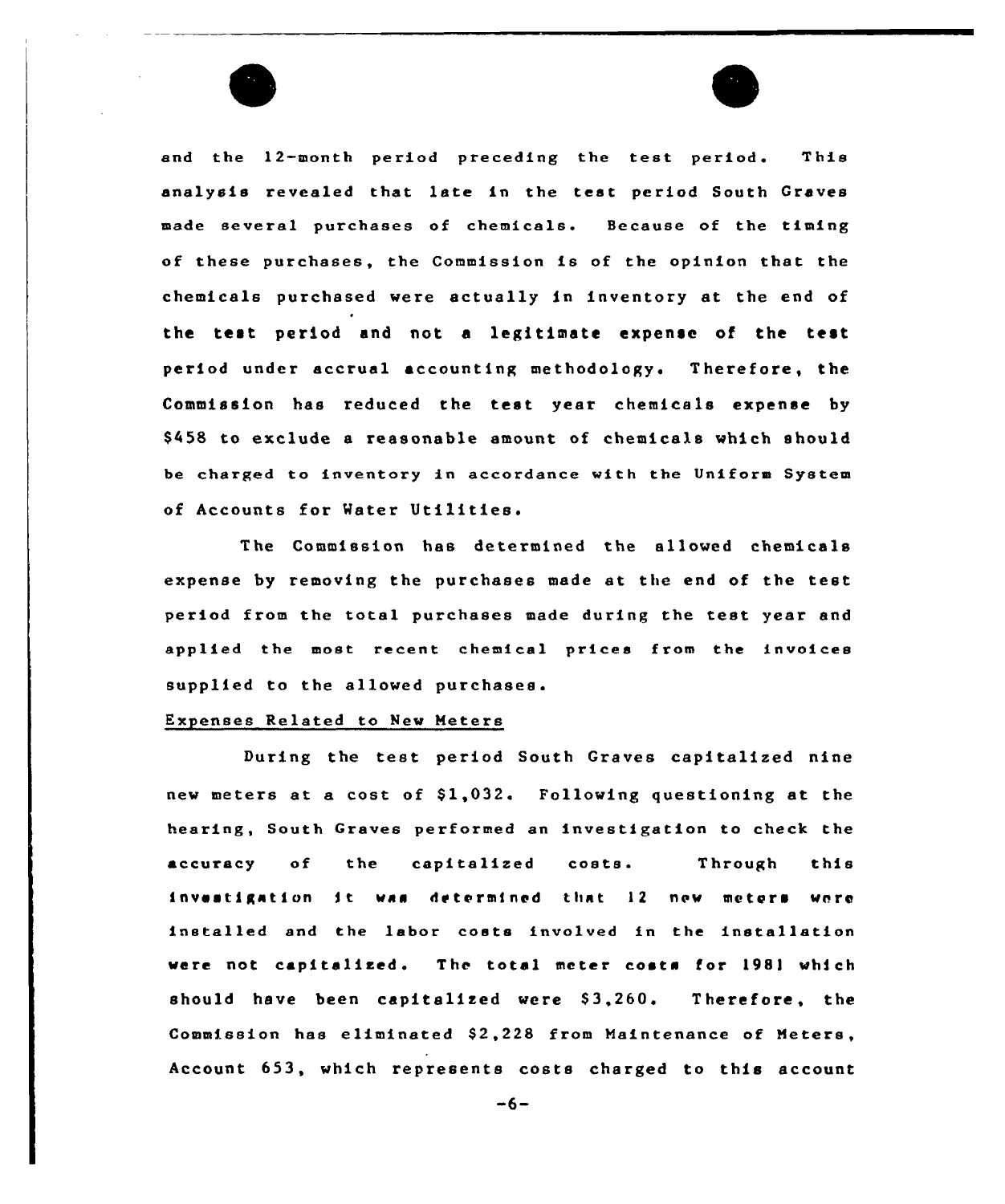

### Salaries Expense

South Graves proposed an adjustment to salaries expense of  $$1,122$  based upon a 9  $1/2$  percent increase to its employees. Upon questioning at the hearing it was learned that South Graves at that time had not granted its employees any pay raise. It is the Commission's policy to allow only those adjustments which are known and measurable. The Commission finds that South Graves' proposed adjustment is not known and measurable and therefore, has denied the adjustment for rate-making purposes.

# Depreciation Expense

The actual operating statement of South Graves for the test period reflected depreciation expense of S20,378. In addition, South Graves proposed an adjustment of \$1,533 to reflect depreciation on the new pressure pumping station. It is the policy of the Commission to compute depreciation expense for rate-making purposes on the basis of the original cost of the plant in service at the end of the test period less contributions in aid of construction. South Graves' balance sheet reflects that the level of contributions in aid of construction at the end of the test year was \$119,357, which is approximately  $15$  percent of the total cost of utility plant in service. In determining the pro forms

 $-7-$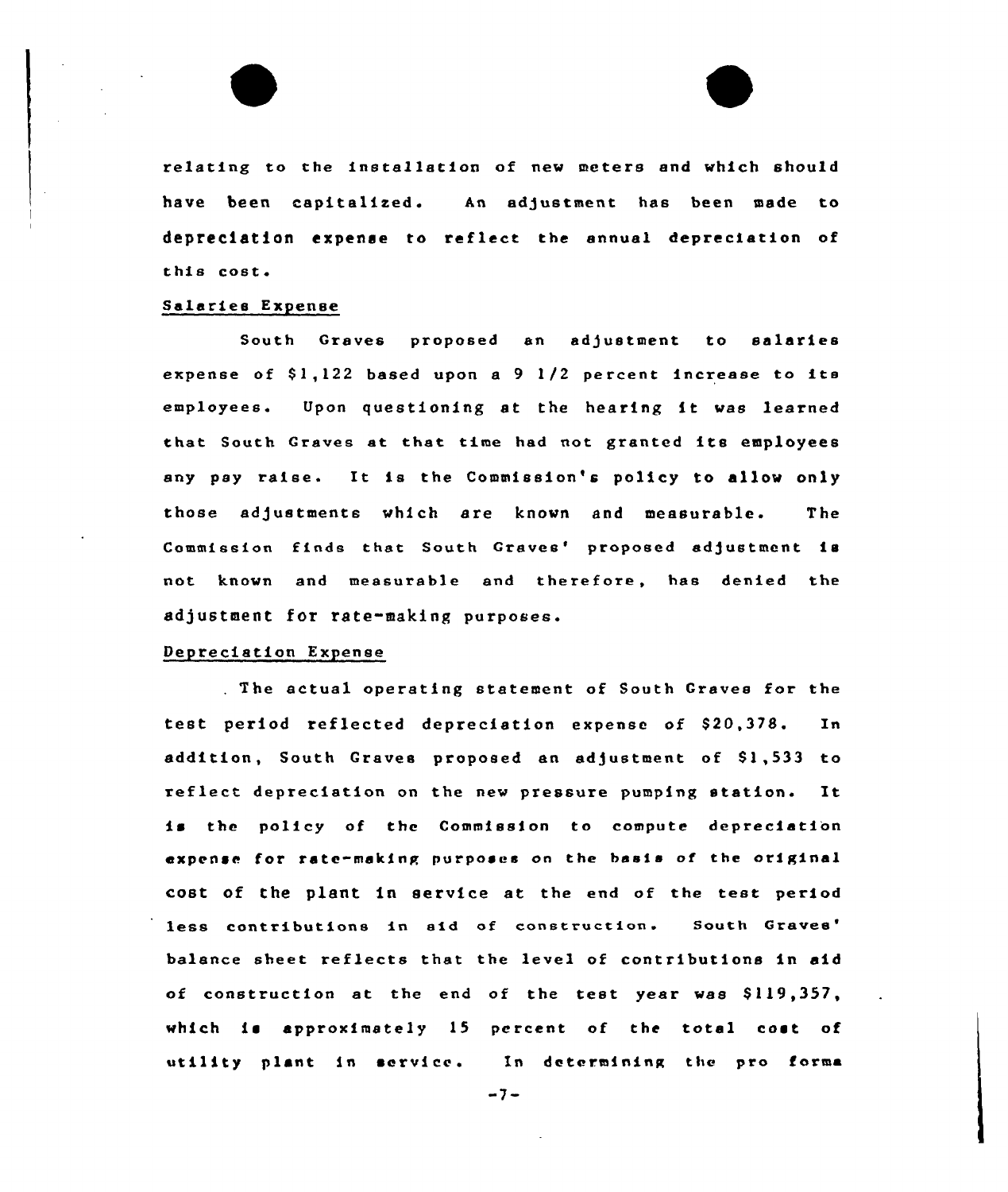depreciation expense, the Commission has utilized the level of plant in service at the end of the test year, adjusted for meters capitalized pursuant to this Order, exclusive of contributions in aid of construction, and the depreciation rate used by South Graves.

In addition, the Commission has included the pressure pumping station in computing South Graves' allow depreciation expense. In so doing, the Commission recognizes that at this time South Graves has advertised and received bids for the construction of the project. The time period involved in the construction of this project is expected to be short, resulting in the facilities being placed in service shortly after the date of this Order. For these reasons, in addition to the nonrevenue producing nature of the facilities, the Commission finds it appropriate to include the pressure pumping station in the computation of South Graves' depreciation expense. After excluding depreciation associated with contributed property, the resulting depreciation expense based on straight line depreciation at a 2 1/2 percent composite rate is \$18,874.

## Interest Expense

Subsequent to the filing of this case, South Graves informed the Commission that due to its inability to repay the principal on its outstanding indebtedness it had become necessary to refinance all of its outstanding debt. FmHA has agreed to refinance South Graves' two existing bond issues at the original interest rates, as well as to provide financing

 $-8-$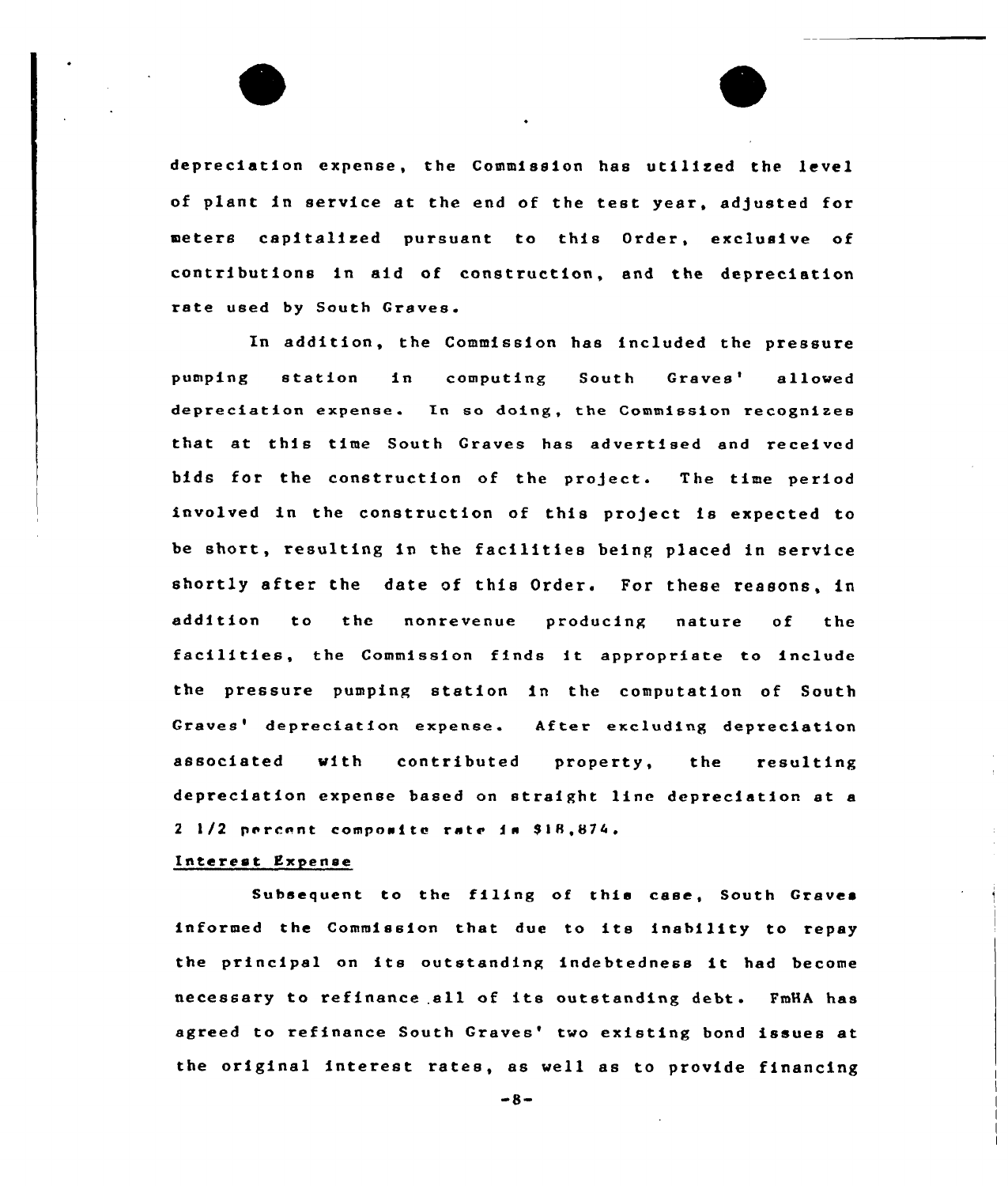for the new pressure pumping station to be constructed. the principal amount of the refinanced indebtedness is to include the principal and interest in arrears on the original issue. In this case South Graves' outstanding balance on the 1970 bond issue of \$635,000 will be refinanced in the principal amount of \$724,000 and the outstanding balance on the 1972 bond issue of \$40,000 will be refinanced in the principal amount of \$42,500. The financing of the new pumping station will be provided through a new bond issue in the principal amount of \$71,000 at an interest rate of 5 percent. The Commission has included annual interest expense of S40,065 herein to reflect the annual expense based on the financing approved in this case.

### Miscellaneous Nonoperating Income

During the test period South Graves reported S107 of miscellaneous nonoperating income This income relates to a tax that the Graves County Board of Education ordered all utilities to collect. The tax was subsequently declared to be invalid and the utilities were required to refund the amount collected. The \$107 reported as miscellaneous income represents tax which could not be refunded due to taxpayers moving without leaving <sup>a</sup> forwarding address. Since this presumably will not be a recurring item, the Commission has removed this income for rate-making purposes.

### Other Interest Expense

The actual operating statement of South Graves for the test period reflected other interest expense of \$229. In

 $-9-$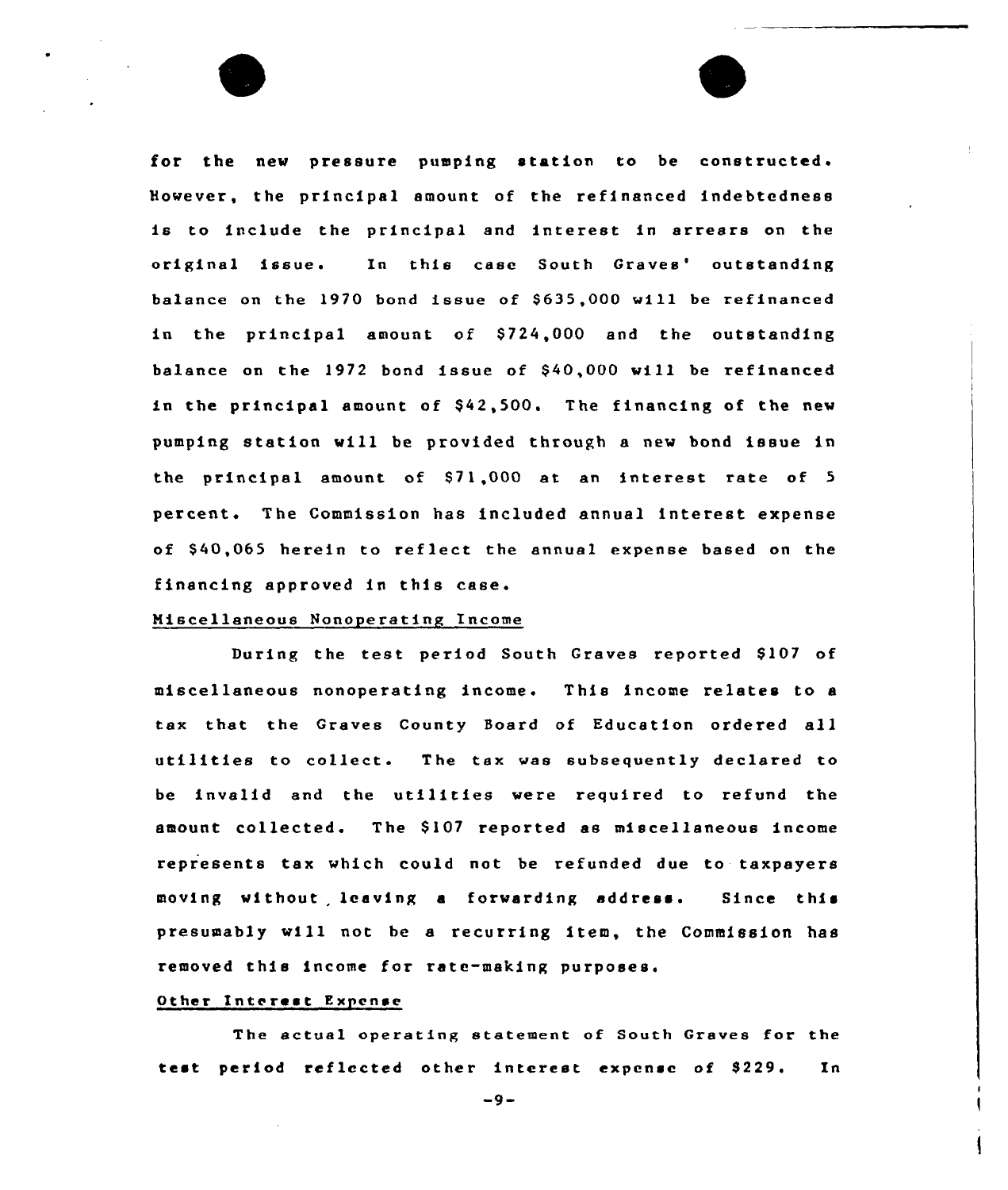



response to questioning at the hearing South Graves provided an analysis of this account. This analysis revealed that \$ 209 related to a 6-month term loan made and repaid during the test period. As there is no current obligation, the Commission has removed the \$209 for rate-making purposes. This results in other interest expense of \$18 which is reasonable in comparison to the other interest expenses incurred by South Graves over the previous <sup>5</sup> years.

The Commission finds that South Graves' adjusted test period operations are as follows:

|                           | Actual<br>Test Period | Pro Forma<br>Adjustments | Adjusted<br>Test Period |
|---------------------------|-----------------------|--------------------------|-------------------------|
| Operating Revenues        | \$68,081              |                          | \$68,081                |
| <b>Operating Expenses</b> | 62,775                | (3,655)                  | 59,120                  |
| Operating Income          | $5 - 5.306$           | 57,655                   | $5 - 8,961$             |
| Other Income              | 130                   | (107)                    | 23                      |
| Other Deductions          | 31.674                | 8,411                    | 40,085                  |
| Net Income                | \$(26, 238)           | \$(4.863)                | [31.101]                |

## REVENUE REQUIREHENTS

The Commission is of opinion that the adjusted operating loss is clearly unjust and unreasonable. Further, the Commission is of the opinion tht the proposed rates should be approved as the revenues of \$109,261 generated by the proposed rates will improve South Graves' financial position. However, the Commission is concerned that while the rates requested by South Graves and approved herein will improve financial position, they are inadequate to produce <sup>a</sup> 1.2 debt service coverage, the debt service coverage required in South Graves mortgage agreement. Moreover, South financia

-10-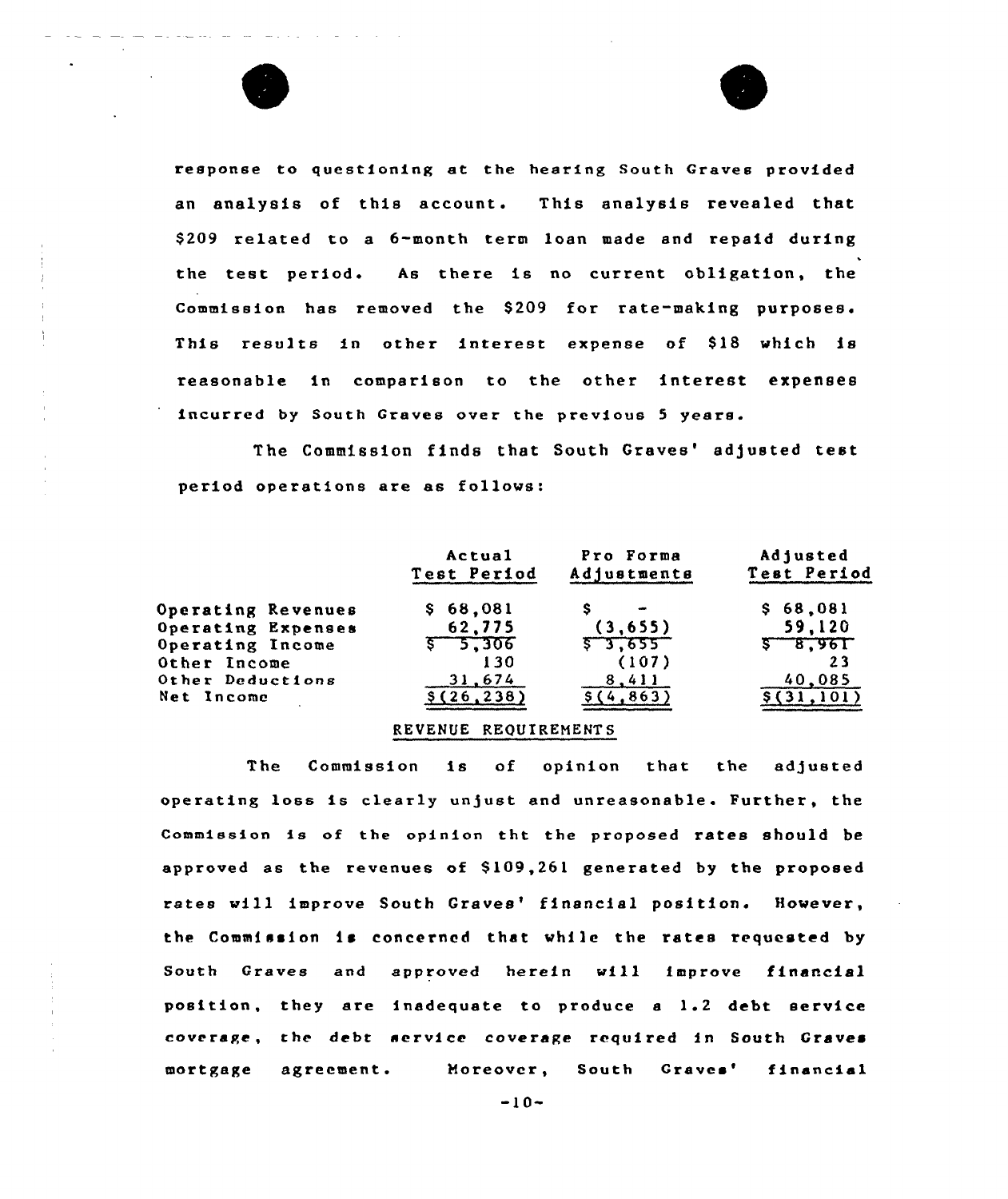position may be further improved by future growth, but the Commission is of the opinion that South Graves will be unable to continue operating for an extended period of time at these rates.

 $\overline{a}$ 

The financing allowed herein includes a \$71,000 loan and a \$54,000 grant from FmHA. Of this financing, \$50,000 has been designated by FmHA to pay routine operating and maintenance expenses in order to help . South Graves attain financial stability. The Commission, in establishing South Graves' revenue requirements, has considered and included all routine operating and maintenance expenses found reasonable . The rates granted herein will provide sufficient working capital for South Graves to pay its routine operating and maintenance expense, service its debt and provide sufficient funds for contingencies. Further, approval of the use of \$ 50,000 for working capital purposes would in effect amount to allowing this utility to finance its current operations. The funds needed to pay current operating expenses should in all but the most extreme cases be provided through rates rather than external sources. The Commission is of the opinion that funds obtained from outside sources, such as grant and debt funds, should be used solely to finance needed expenditures outside the ordinary recurring expenditures of the utility.

Therefore, the Commission finds that South Graves and its customers alike would be better served if the funds initially designated for use to finance daily operations were used as needed to extend the system and improve service to its existing users as well as to finance major repairs and

-11-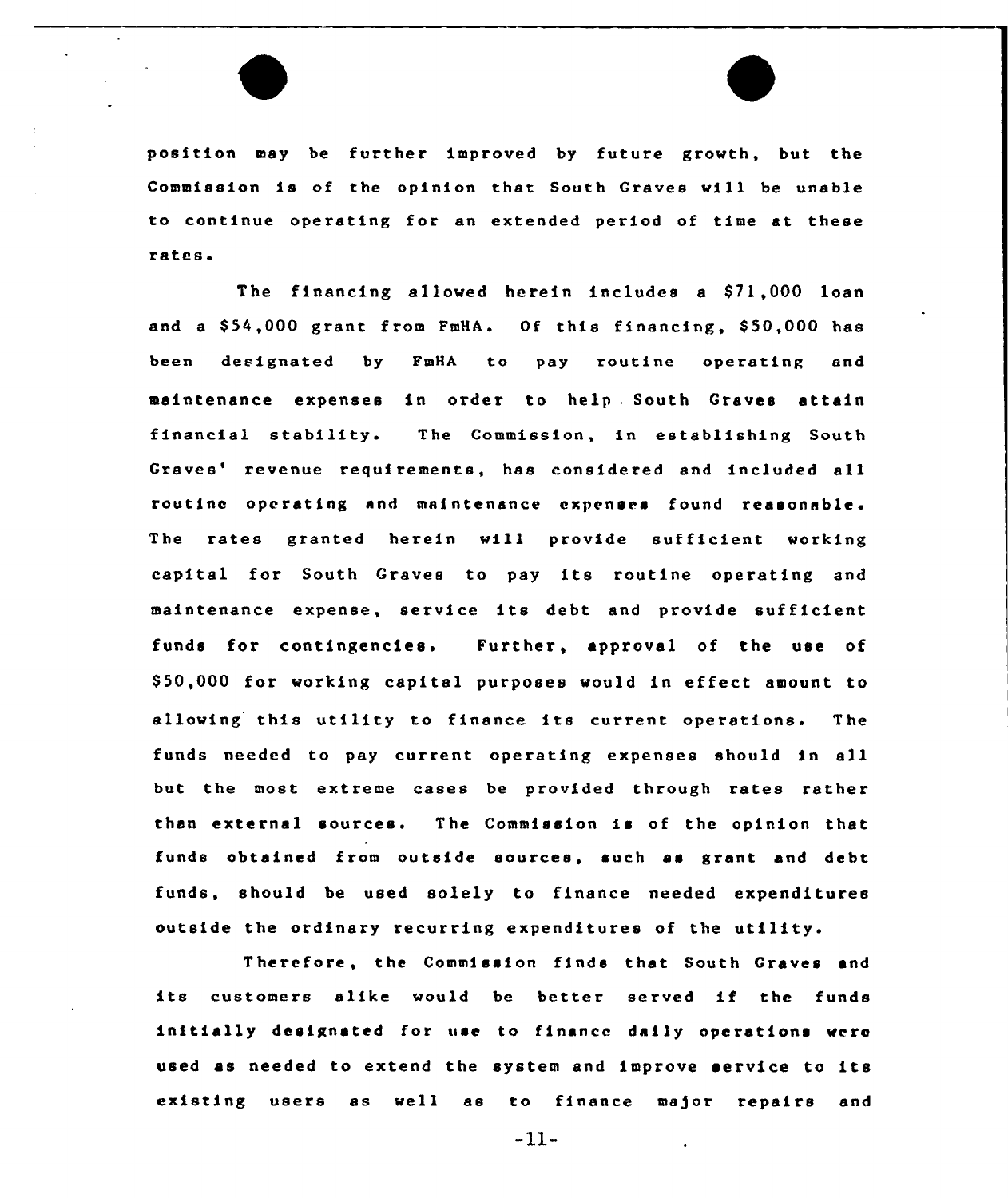

contingencies Therefore, the Commission finds that South Graves should place the funds designated for daily operations in a reserve account and restrict the use of those funds to the financing of improvements, extensions, major repairs and contingencies.

### OTHER ISSUES

The Commission in the course of this proceeding has thoroughly reviewed all information and exhibits that have been filed in this case regarding South Graves' request for approval of construction, financing and revised rates. In addition, the Commission has reviewed the annual reports of South Graves. The Commission is particularly concerned with what it perceives as a lack of responsiveness on the part of the management of South Graves.

The Commission has noted that South Graves has suffered substantial net losses every year since it began operations in<br>1971. The losses have been of such magnitude that as of December 31, 1981, South Graves had <sup>a</sup> deficit retained earnings balance of \$254,530 and was seriously in arrears on the current principal and interest paymeats on ite lang-term debt necessitating the refinancing of all outstanding debt. Moreover, prior to this case, in the approximately 12 years that South Craves has been in operation it had never appeared before this Commission seeking rate relief.

The Commission is concerned about the impact of this inaction on the financial condition of South Graves. Clearly, had South Graves sought timely rate relief, the costly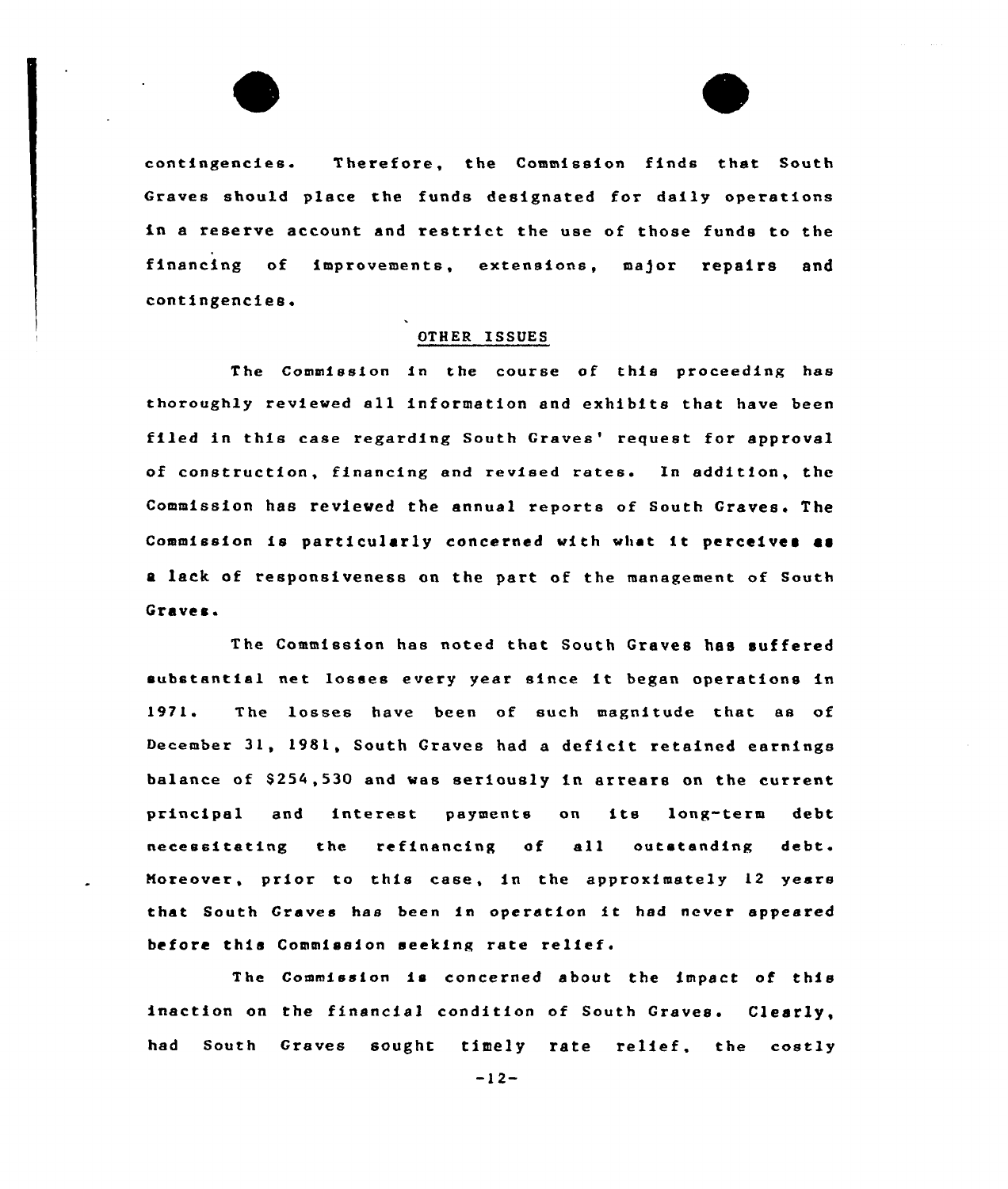refinancing of ell its long-term debt could have been avoided. The responsibility to maintain South Graves' financial integrity rests solely with its management; no other individual, group or agency can or should act for it. In this case the Commission cen find no reasonable explanation for the inaction of South Graves and urges its management to execute its responsibity to maintain the financial integrity of the district in the future so es to assure the customers of South Graves a dependable and safe water supply.

## SUMMARY

The Commission, after consideration of the record and being advised, is of the opinion and finds that:

1. Public convenience and necessity require that the construction proposed in the application and record be performed end e certificate of public convenience and necessity should be granted.

2. The proposed construction includes the following elements: one pressure pumping station; 5,630 feet of 4" P.V.C. pipe; <sup>100</sup> feet of 8" casing pipe: four valve boxes; and one crushed stone driveway. The cost of this construction, according to the bide  $recedved$  March 3, 1983, will be approximately \$36,979.16. These bids were lower than the project engineer had estimated the cost to be; therefore, South Graves received approval from FmHA to construct future improvements with the additional \$16,320.84 in loan funds already committed to South Craves.

-13-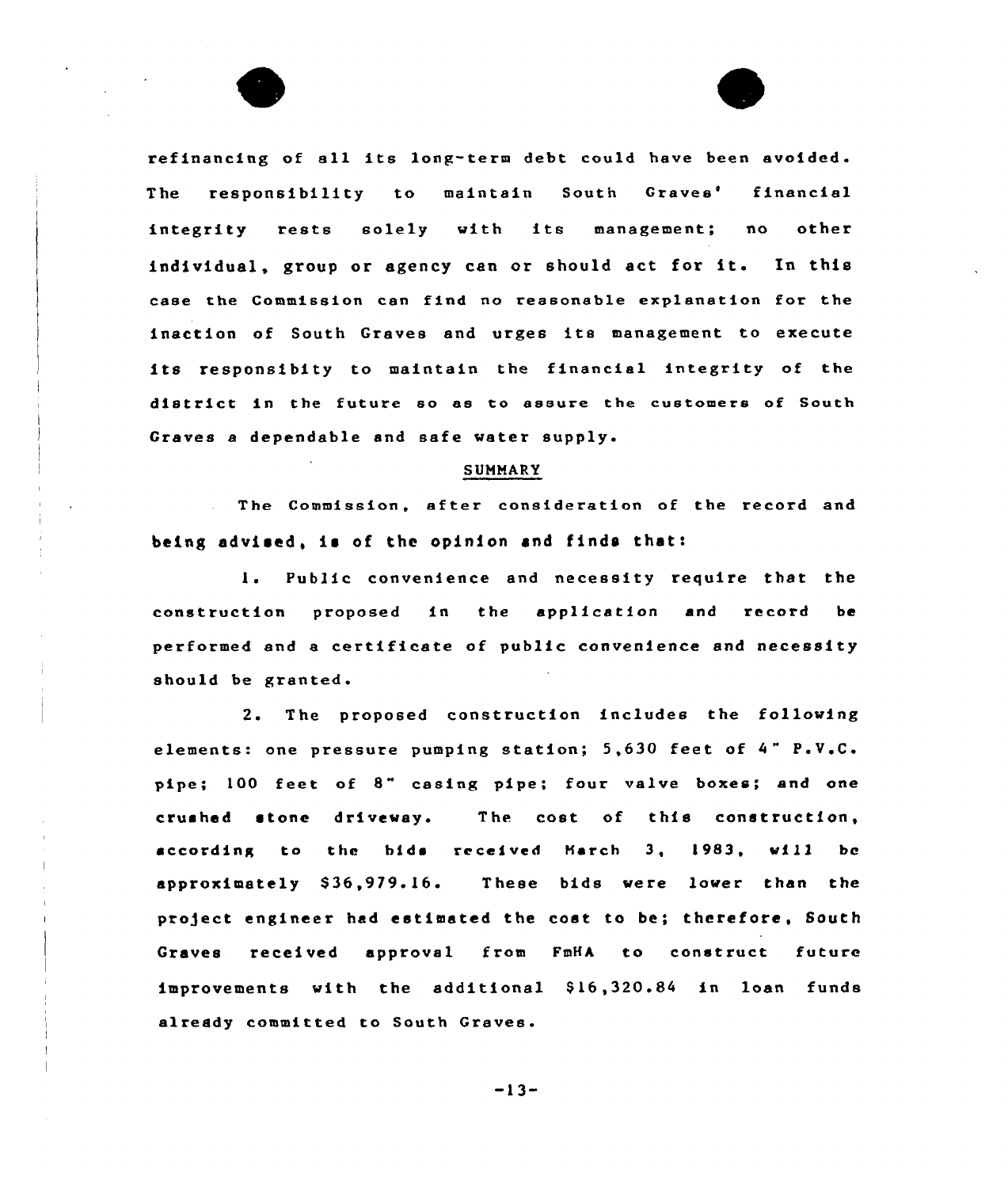3 <sup>~</sup> Any deviations from the approved construction which could adversely affect the water treatment facilities should be subject to the prior approval of this Commission.

4. The proposed financing, consisting of a \$71,000 loan and a \$54,000 grant from FmHA is for lawful objects within the corporate purposes of South Craves, is necessary and appropriate for and consistent with the proper performance of services to the public by South Graves, should not impair its ability to perform these services, and is reasonably necessary and appropriate for such purposes.

5. South Graves should furnish duly verified documentation of the total cost of this project including the cost of construction and all other capitalized costs (engineering, legal and administrative, etc.), within <sup>60</sup> days of the date that construction is substantially completed.

6. South Graves' contract with its engineer should require the provision of full-time resident inspection under the general supervision of a professional engineer with a Kentucky registration in civil or mechanical engineering. This supervision and inspection should insure that the construction work is done in accordance with the contract plans and specifications and in conformance with the best practices of the construction trades involved in the project.

7. South Graves should require the engineer to furnish a copy of the record plans and a signed statement that the construction has been satisfactorily completed in accordance with the contract plans and specifications within 60 days of the date of substantial completion of this construction.

 $-14-$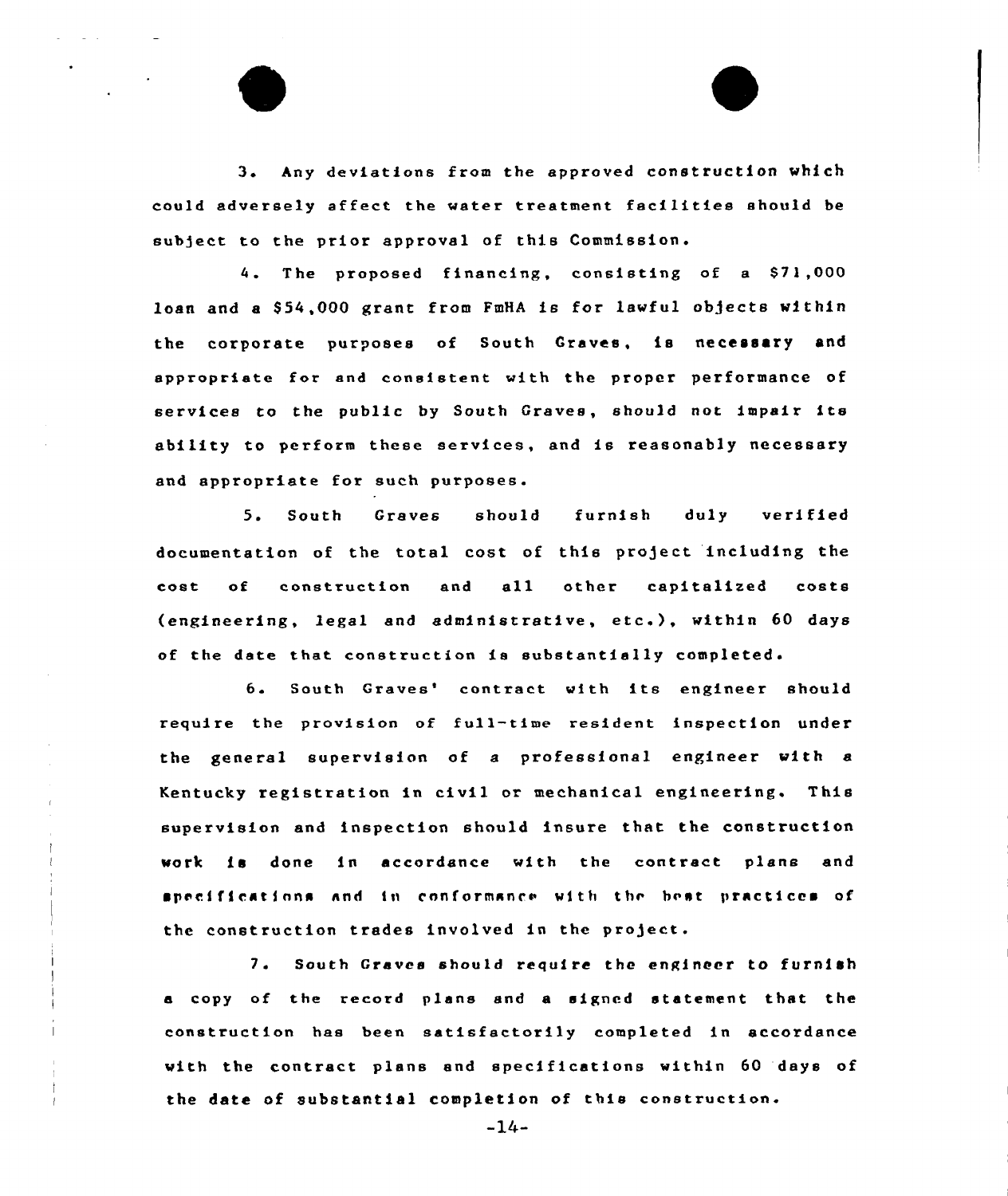

8. South Graves should establish <sup>a</sup> reserve account and place the grant funds received from FmHA into this account to be used exclusively to finance improvements, extensions, major repairs and contingent items.

9. The rates and charges proposed by South Graves and contained in Appendix <sup>A</sup> are the fair, just and reasonable rates to be charged by South Graves in that they will produce gross annual revenue of \$109,261.

IT IS THEREFORE ORDERED that South Graves be and it hereby is granted <sup>a</sup> certificate of public convenience and necessity to proceed with the proposed construction project as set forth in the plans and specifications of record herein.

IT IS FURTHER ORDERED that any deviations from the approved construction which could adversely affect the water treatment facilities shall be subject to the prior approval of this Commission.

IT IS FURTHER ORDERED that South Graves be and it. hereby is authorized to borrow \$71,000 at 5 percent interest from the FmHA over a 40-year period. Further, the project funds shall be used only for the lawful objects of South Graves as set forth in the application.

IT IS FURTHER ORDERED that South Graves shall file with the Commission duly verified documentation which shows the total costs of construction herein certificated, including all capitalized costs (engineering, legal, administrative, etc.), within 60 days of the date that construction is substantially completed.

 $-15-$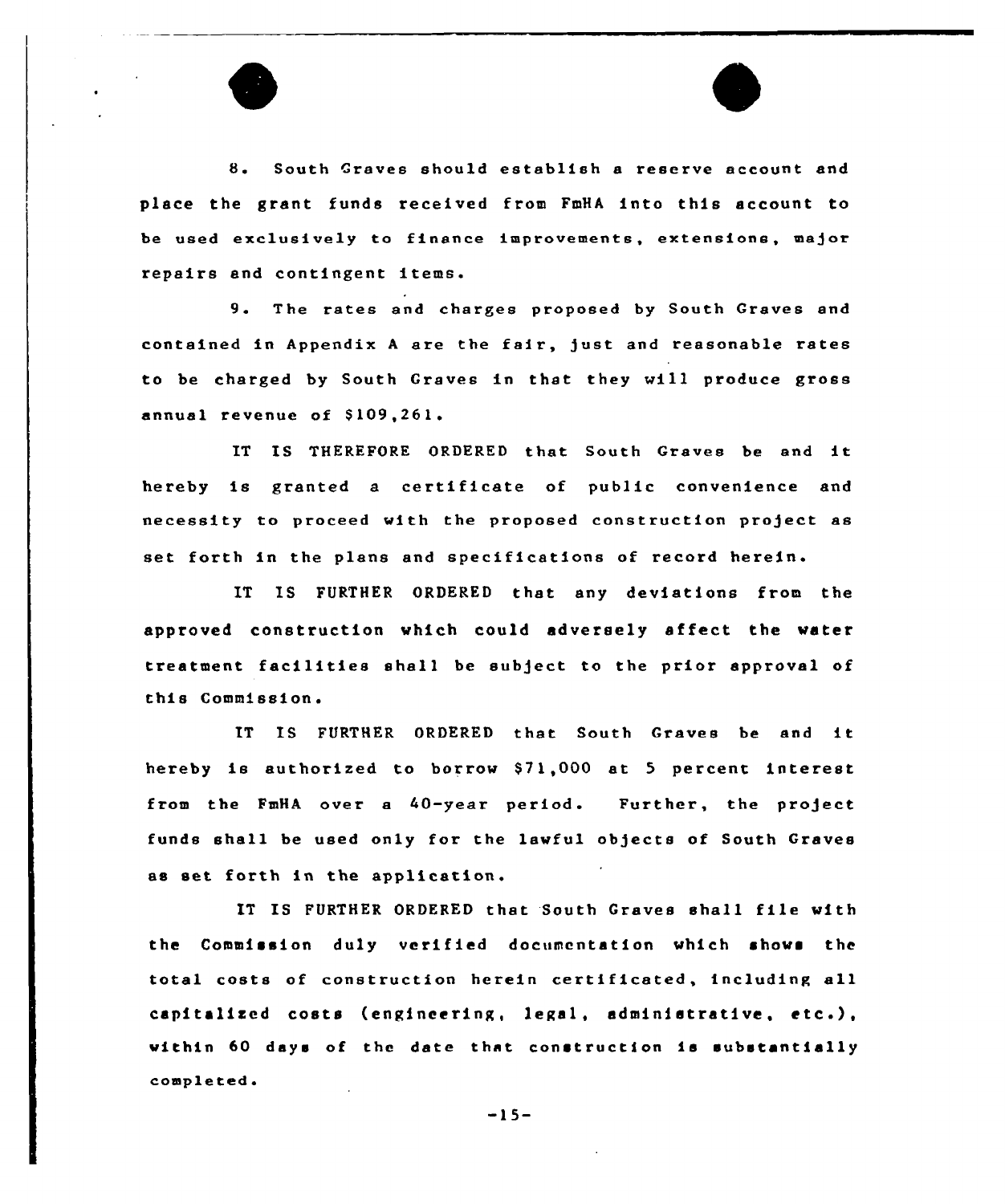IT IS FURTHER ORDERED that the contract between South Graves end ita engineer shall require the provision of full-time resident inspection under the general supervision of a professional engineer with a Kentucky registration in civil or mechanical engineering. This supervision and inspection shall insure that the construction work is done in accordance with the contract plans and specifications end conforms to the best practices of the construction trades involved in the project.

IT IS FURTHER ORDERED that South Craves shall require the engineer to furnish the Commission with a copy of the record drawing and a signed statement that the construction has been satisfactorily completed and done in accordance with the contract plans and specifications within 60 days of the date of substantial completion of the proposed construction.

IT IS FURTHER ORDERED that South Graves shall place all funds in excess of the cost of construction of the facilities approved herein received from FmHA in e reserve account end shall restrict the use of these funds exclusively to finance improvements, extensions, major repairs end contingencies, or the early repayment of its outstanding debt obligations.

IT IS FURTHER ORDERED that the rates proposed by South Craves and contained in Appendix <sup>A</sup> be end they hereby are approved as the fair, )uat and reasonable rates and charges to be charged by South Graves for service rendered on and after the date of this Order.

 $-16-$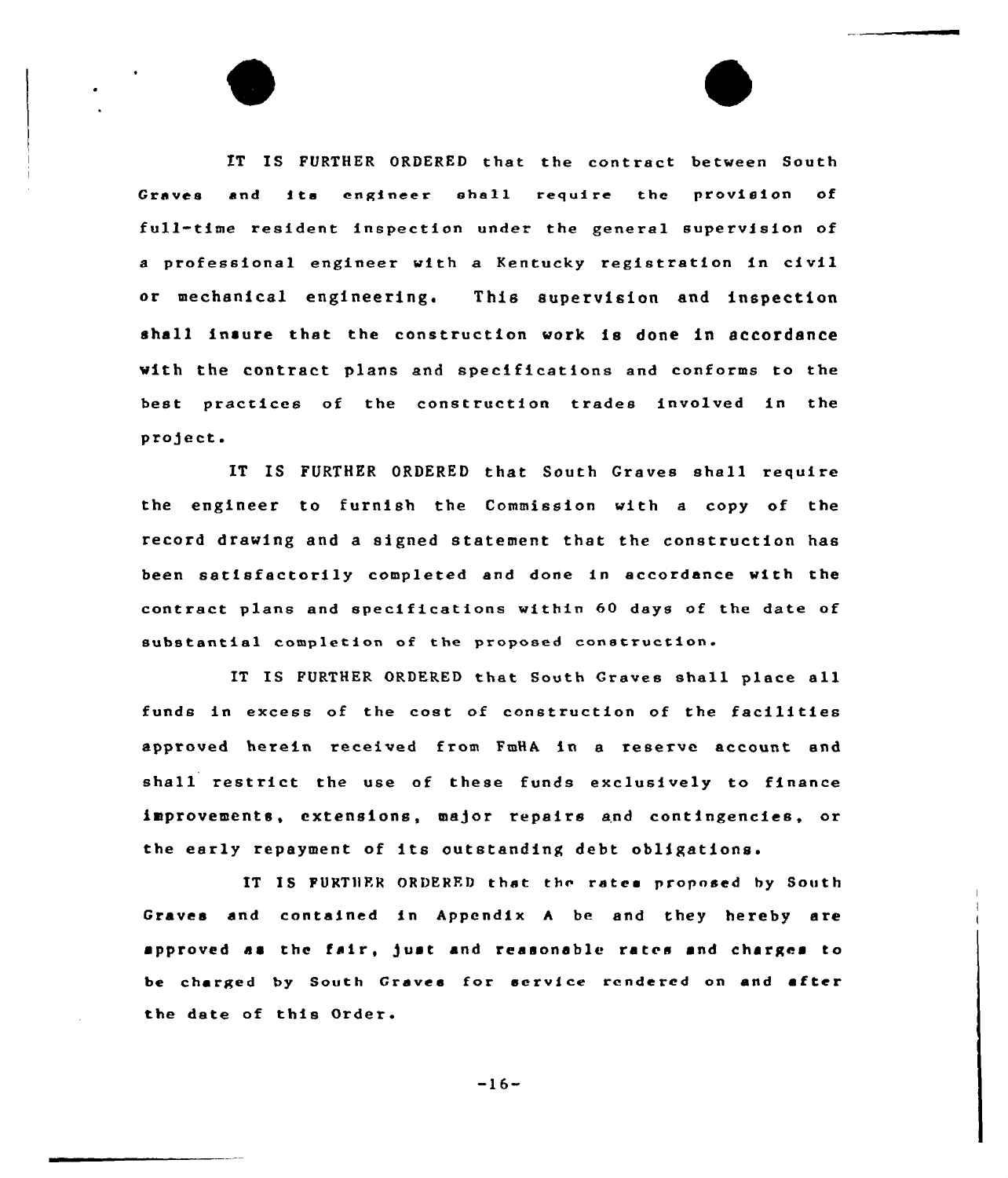



IT IS FURTHER ORDERED that within 30 days of the date of this Order South Graves shall file its revised tariff sheets setting forth the rates approved herein and its rules and regulations governing the provision of service.

Done at Frankfort, Kentucky, this 7th day of April, 1983.

PUBLIC SERVICE COMMISSION

<u>Hicciue</u> Vice Chairma

Commissioner

ATTEST:

**Secretary**